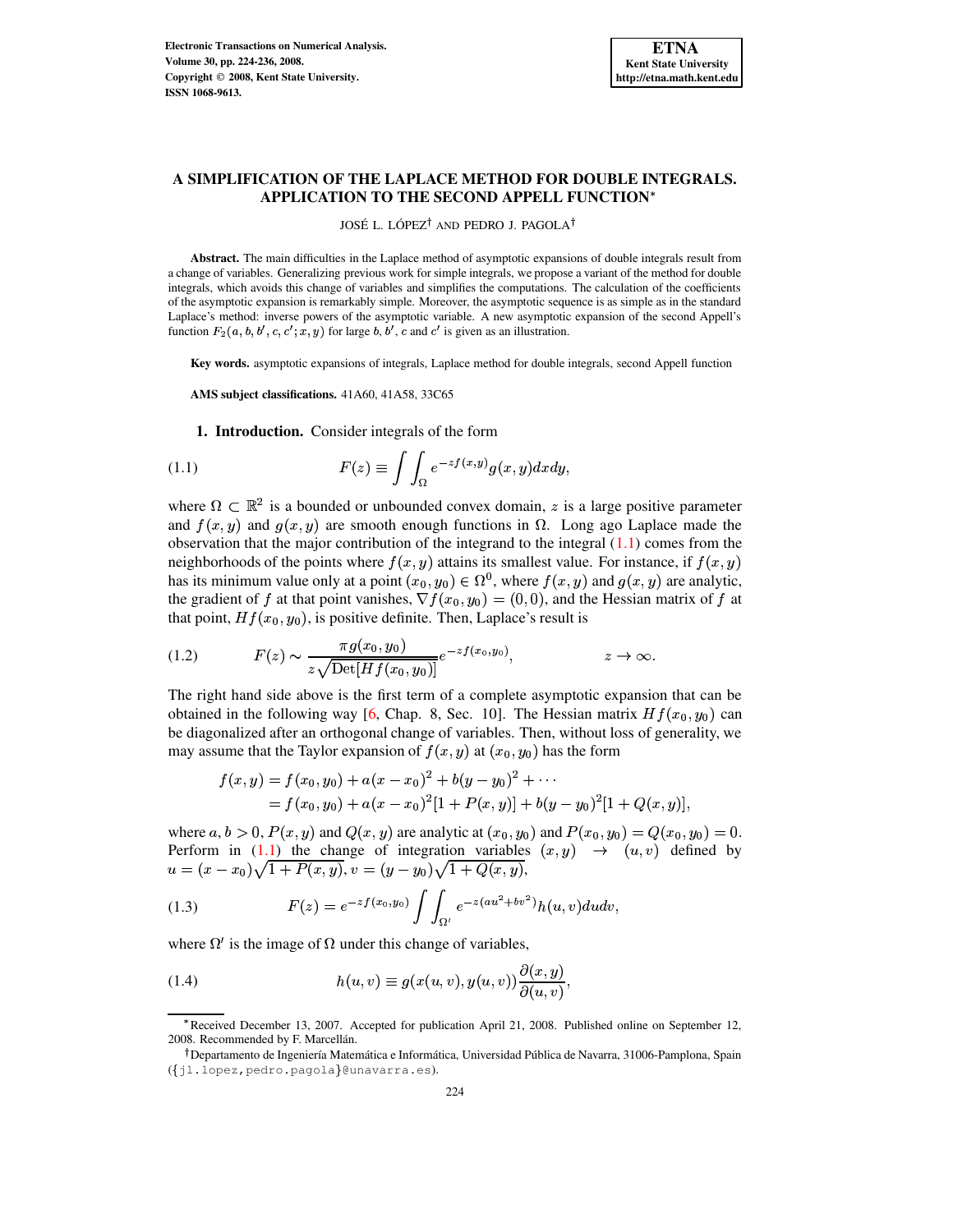and  $\partial(x, y)/\partial(u, v)$  is the Jacobian of the transformation  $(x, y) \rightarrow (u, v)$ . If  $h(u, v)$  has a Taylor expansion at  $(u, v) = (0, 0)$ ,

<span id="page-1-0"></span>(1.5) 
$$
h(u,v) \sim \sum_{n=0}^{\infty} \sum_{m=0}^{n} c_{m,n-m} u^{m} v^{n-m},
$$

then we can apply Watson's Lemma to the integral  $(1.3)$ : replace  $(1.5)$  in the right hand side of  $(1.3)$  and interchange sum and integral [6, Chap. 8, Sec. 10],

(1.6) 
$$
F(z) \sim e^{-z f(x_0, y_0)} \sum_{n=0}^{\infty} \sum_{m=0}^{n} c_{2m, 2n-2m} \Phi_{n,m}(z), \qquad z \to \infty
$$

where the coefficients  $c_{n,m}$  are the Taylor coefficients of the function  $h(u, v)$  at  $(u, v) = (0, 0)$  (see (1.5)) and the asymptotic sequence  $\Phi_{n,m}(z)$  is

$$
\Phi_{n,m}(z) \equiv \int \int_{\Omega'} e^{-z(au^2 + bv^2)} u^{2m} v^{2n - 2m} du dv
$$
  
 
$$
\sim \int_{-\infty}^{\infty} e^{-zau^2} u^{2m} du \int_{-\infty}^{\infty} e^{-zbv^2} v^{2n - 2m} dv = \frac{\Gamma(m + 1/2)\Gamma(n - m + 1/2)}{a^{m + 1/2} b^{n - m + 1/2} z^{n + 1}}
$$

We see that in the standard Laplace's method, the computation of the asymptotic sequence  $\Phi_{n,m}(z)$  is straightforward, whereas the computation of the coefficients  $c_{n,m}$  is very difficult because of the complexity of the above mentioned change of variable; see the example in  $[6, Chap. 8, Sec. 10]$  where the first term of the expansion of a double integral is derived.

A first attempt to simplify this procedure is explored in [2] by means of an example: a double integral representation of the Appell function  $F_2$ . For particular functions f and g in the integral  $(1.1)$ , it is shown that a Taylor expansion of q at the critical point of f is enough to obtain an asymptotic expansion of  $(1.1)$  for large z. As it is shown in [2], this idea is very useful to obtain a uniform expansion of  $F_4$ , which requires a two-point Taylor expansion of the function g. On the other hand, as the example of the Appell function  $F_2$  shows, the practical applicability of the method requires a not very complicated functional form for  $f$ .

In this paper we investigate a different simplification of the Laplace's method in which we expand both  $f$  and  $g$  at the critical point of  $f$  and then the complexity of the function f is not a handicap. Moreover, we perform a general analysis for the integral  $(1.1)$  and then we apply this analysis to the particular example of the Appell function  $F_2$ , obtaining a new expansion of this function. The idea is based in the modification of the Laplace's method for one-dimensional integrals proposed in [3], which simplifies the computation of the coefficients of the expansion without complicating the computation of the asymptotic sequence. It is shown there that, for one-dimensional integrals, a change of variable is not necessary to obtain an asymptotic expansion. Consider the integral

<span id="page-1-1"></span>
$$
(1.7)\qquad \qquad \int_{a}^{b} e^{-z f(x)} g(x) dx
$$

Inspired on the idea of Burkhardt and Perron  $[1, Chap. 2]$ , it is shown in  $[3]$  that it is just necessary to expand both,  $f(x)$  and  $g(x)$  at the critical point  $x_0 \in (a, b)$  of  $f(x)$  and interchange sum and integral. Suppose that  $f'(x_0) = 0$  and  $f''(x_0) > 0$  and write

$$
f(x) = f(x_0) + \frac{f''(x_0)}{2}(x - x_0)^2 + f_3(x), \qquad g(x)e^{-zf_3(x)} = \sum_{n=0}^{\infty} a_n(z)(x - x_0)^n.
$$

225

**ETNA Kent State University** http://etna.math.kent.edu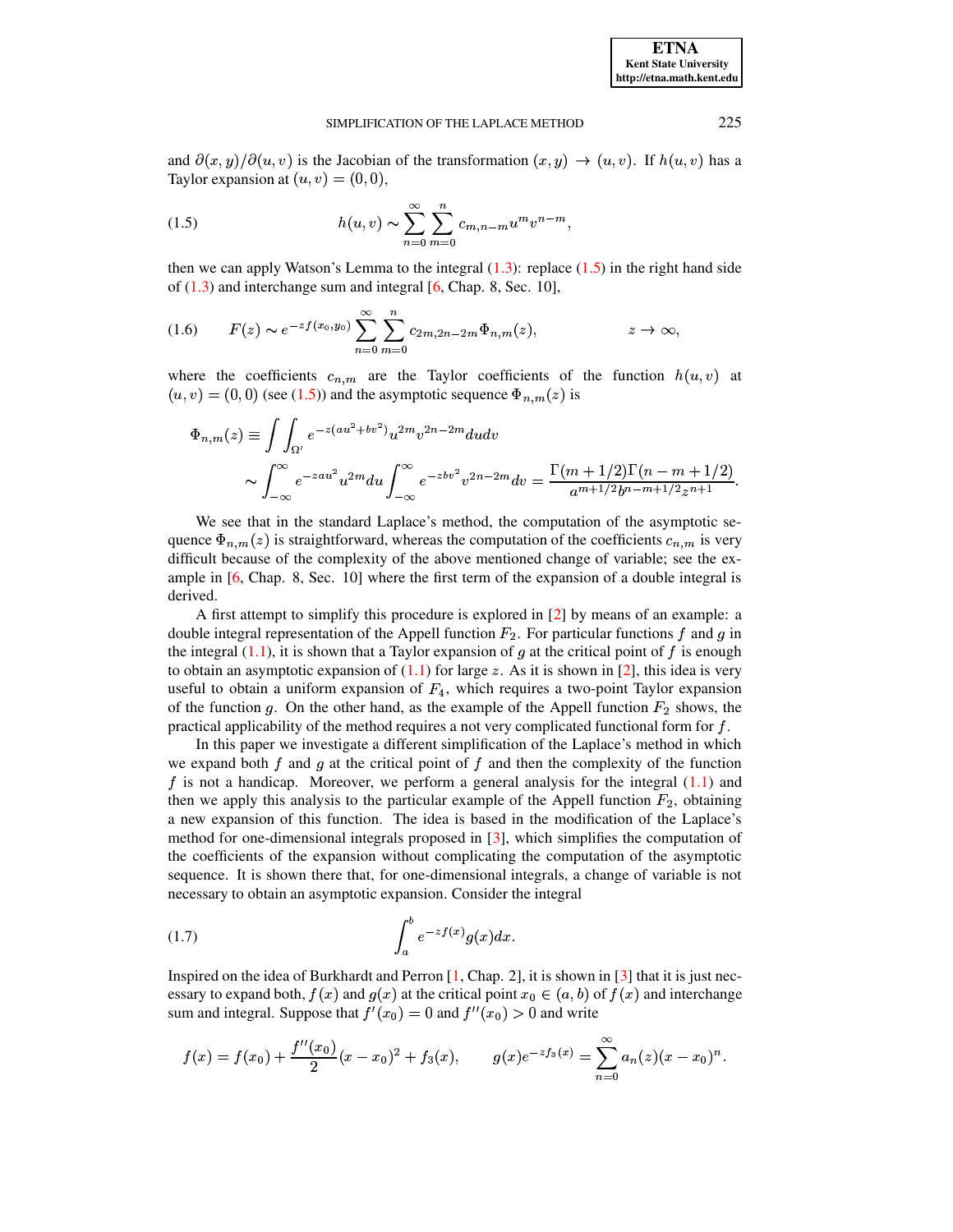Introducing this expansion in  $(1.7)$  and replacing sum and integral we find

<span id="page-2-0"></span>
$$
(1.8) \qquad \int_{a}^{b} e^{-zf(x)}g(x)dx = e^{-zf(x_{0})}\sum_{n=0}^{\infty}a_{n}(z)\int_{a}^{b} e^{-\frac{1}{2}zf''(x_{0})(x-x_{0})^{2}}(x-x_{0})^{n}dx
$$

$$
\sim e^{-zf(x_{0})}\sum_{n=0}^{\infty}a_{2n}(z)\frac{2^{n+1/2}\Gamma(n+1/2)}{(f''(x_{0})z)^{n+1/2}}.
$$

It is shown in [\[3\]](#page-12-2) that  $a_n(z) = \mathcal{O}(z^{-\lfloor n/3 \rfloor})$  as  $z \to \infty$  and also that the above computation is not only formal but correct. Because the coefficients  $a_n$  depend of z, [\(1.8\)](#page-2-0) is not a genuine Poincaré expansion, but the terms of the expansion can be grouped to obtain a genuine Poincaré expansion [\[3\]](#page-12-2).

In this paper we extend the simplifying idea introduced in [\[3\]](#page-12-2) from simple to double integrals. We will simplify the computation of the coefficients of the expansion without complicating the computation of the asymptotic sequence. This is shown in Section [2.](#page-2-1) In Section [3](#page-9-0) we apply the idea to the second Appell function, obtaining a new asymptotic expansion of this function when four of its variables are large. Section [4](#page-11-0) contains some final remarks.

<span id="page-2-1"></span>**2. The modified Laplace's method.** Suppose that  $f(x, y)$  has a finite number of isolated absolute minima in  $\Omega$ . (We will not consider here coalescence of minima or poles of the integrand or other situations that require a uniform approach.) Then, by subdividing the domain of integration we may assume, without loss of generality, that  $f(x, y)$  has only one absolute minimum in  $\overline{\Omega}$ . Moreover, by means of a simple translation of the variables  $(x, y)$ , we may assume that that minimum occurs at  $(x, y) = (0, 0) \in \Omega$ . Suppose that both  $f(x, y)$ and  $g(x, y)$  have a Taylor expansion at  $(0, 0)$  with a common radius of convergence r. This condition may be relaxed and require only that both  $f(x, y)$  and  $g(x, y)$  have an asymptotic expansion at  $(0, 0)$ . But for the sake of clarity in the exposition we require the analyticity of f and g at the minimum of f. On the other hand, this is the usual situation in most of the practical examples.

We will consider that the boundary  $\partial\Omega$  of  $\Omega$  is piecewise smooth, that is, it has a finite number of corner points. Moreover, by subdividing  $\Omega$ , we can consider that the angle between the two tangent lines at the corner points is not greater than  $\pi/2$ . We will consider that the unique absolute minimum  $(0,0)$  of  $f(x,y)$  in  $\Omega$  falls into one of the following three categories  $(P_1)$ ,  $(P_2)$  or  $(P_3)$  detailed below (see Fig. [2.1\)](#page-3-0):

 $(P_1) \overrightarrow{\nabla} f(0,0) = (0,0)$  and  $Hf(0,0) > 0$ , that is,  $(0,0)$  is a non-degenerate local minimum of  $f(x, y)$ . We can choose orthogonal coordinates  $(x, y)$  in which  $Hf(0, 0)$  is diagonal. In these coordinates, the first terms of the Taylor expansion of  $f(x, y)$  at  $(0, 0)$  are

$$
f(x,y) = f(0,0) + ax^2 + by^2 + \cdots,
$$

with  $a = \frac{1}{2} f_{xx}(0,0) > 0$  and  $b = \frac{1}{2} f_{yy}(0,0) > 0$ .

If  $\vec{\nabla} f(0,0) \neq (0,0)$ , then the point  $(0,0)$  can only be located at  $\partial \Omega$ . In this case we distinguish two different situations  $(P_2)$  and  $(P_3)$  detailed below.

 $(P_2) \overrightarrow{\nabla} f(0,0) \neq (0,0)$  and  $(0,0)$  is a smooth point of  $\partial \Omega$ . Then  $\overrightarrow{\nabla} f(0,0)$  must point inside  $\Omega$ . Moreover,  $\vec{v} \cdot \vec{\nabla} f(0,0) = 0$  for any vector  $\vec{v}$  tangent to  $\partial \Omega$  at  $(0,0)$ . We require for that tangent vector  $\vec{v}$  that  $\vec{v}^T \cdot Hf(0,0) \cdot \vec{v} > 0$  [\[6,](#page-12-0) Chap. 8, Sec. 2]. We can choose orthogonal coordinates  $(x, y)$  such that  $x > 0$  for every  $(x, y) \in \Omega$ ,  $\overrightarrow{v} = (0, v_y)$  and  $\nabla f(0,0) = (a,0)$ , with  $a = f_x(0,0) > 0$  and  $b = \frac{1}{2}f_{yy}(0,0) > 0$ .

In these coordinates, the first terms of the Taylor expansion of  $f(x, y)$  at  $(0, 0)$  are

$$
f(x,y) = f(0,0) + ax + by^2 + \cdots
$$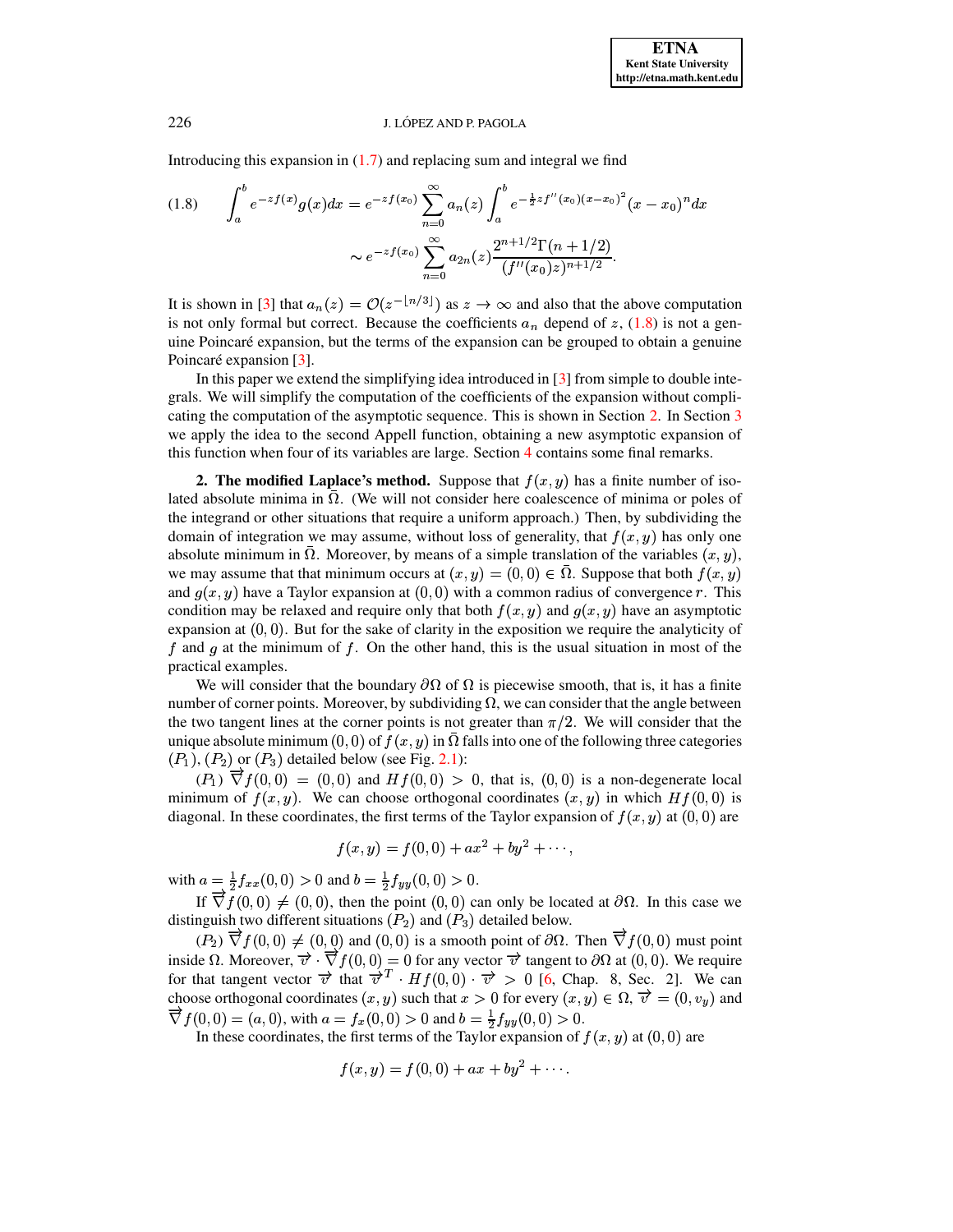

<span id="page-3-0"></span>FIG. 2.1. The contour  $\partial\Omega$  of the domain  $\Omega$  has only one corner point P<sub>3</sub>. In the case (P<sub>1</sub>) the minimum (0,0) can be located at any point of  $\overline{\Omega}$ . In the cases (P<sub>2</sub>) and (P<sub>3</sub>) the minimum  $(0, 0)$  must be located in  $\partial\Omega$ .

 $(P_3) \overrightarrow{\nabla} f(0,0) \neq (0,0)$  and the point  $(0,0)$  is a corner point of  $\partial\Omega$ . In this case, the boundary  $\partial\Omega$  has two tangent vectors  $\overrightarrow{v}_1$  and  $\overrightarrow{v}_2$  at  $(0,0)$  with  $\overrightarrow{v}_1 \cdot \overrightarrow{\nabla} f(0,0) > 0$  and  $\vec{v}_2$   $\vec{\nabla} f(0,0) > 0$ . We can choose orthogonal coordinates  $(x, y)$  with  $x > 0$  and  $y > 0$  for every  $(x, y) \in \Omega$  such that  $a = f_x(0, 0) > 0$  and  $b = f_y(0, 0) > 0$ . In these coordinates, the first terms of the Taylor expansion of  $f(x, y)$  at  $(0, 0)$  are

$$
f(x, y) = f(0, 0) + ax + by + \cdots.
$$

We will not consider here other possible types of absolute minima such us degenerate relative minima, curves of minima, etc., [6, Chap. 8].

<span id="page-3-2"></span>We define  $f_1(x, y) \equiv f(x, y) - f_0(x, y)$ , with

(2.1) 
$$
f_0(x,y) = f(0,0) + ax^{\alpha} + by^{\beta}
$$

and the values of a, b,  $\alpha$ ,  $\beta$  and  $s \equiv \beta/\alpha$  listed in Table 2.1.

TABLE 2.1

<span id="page-3-1"></span>The possible values of a, b,  $\alpha$ ,  $\beta$  and s considered in (2.1) depend on the case (P<sub>1</sub>), (P<sub>2</sub>) or (P<sub>3</sub>) under consideration and are always positive.

| Case    |                           |                           |  |  |
|---------|---------------------------|---------------------------|--|--|
| $(P_1)$ | $-\frac{1}{2}f_{xx}(0,0)$ | $\frac{1}{2}f_{yy}(0,0)$  |  |  |
| $(P_2)$ | $f_x(0,0)$                | $\frac{1}{2} f_{yy}(0,0)$ |  |  |
| $(P_3)$ | $f_x(0,0)$                | $f_u(0,0)$                |  |  |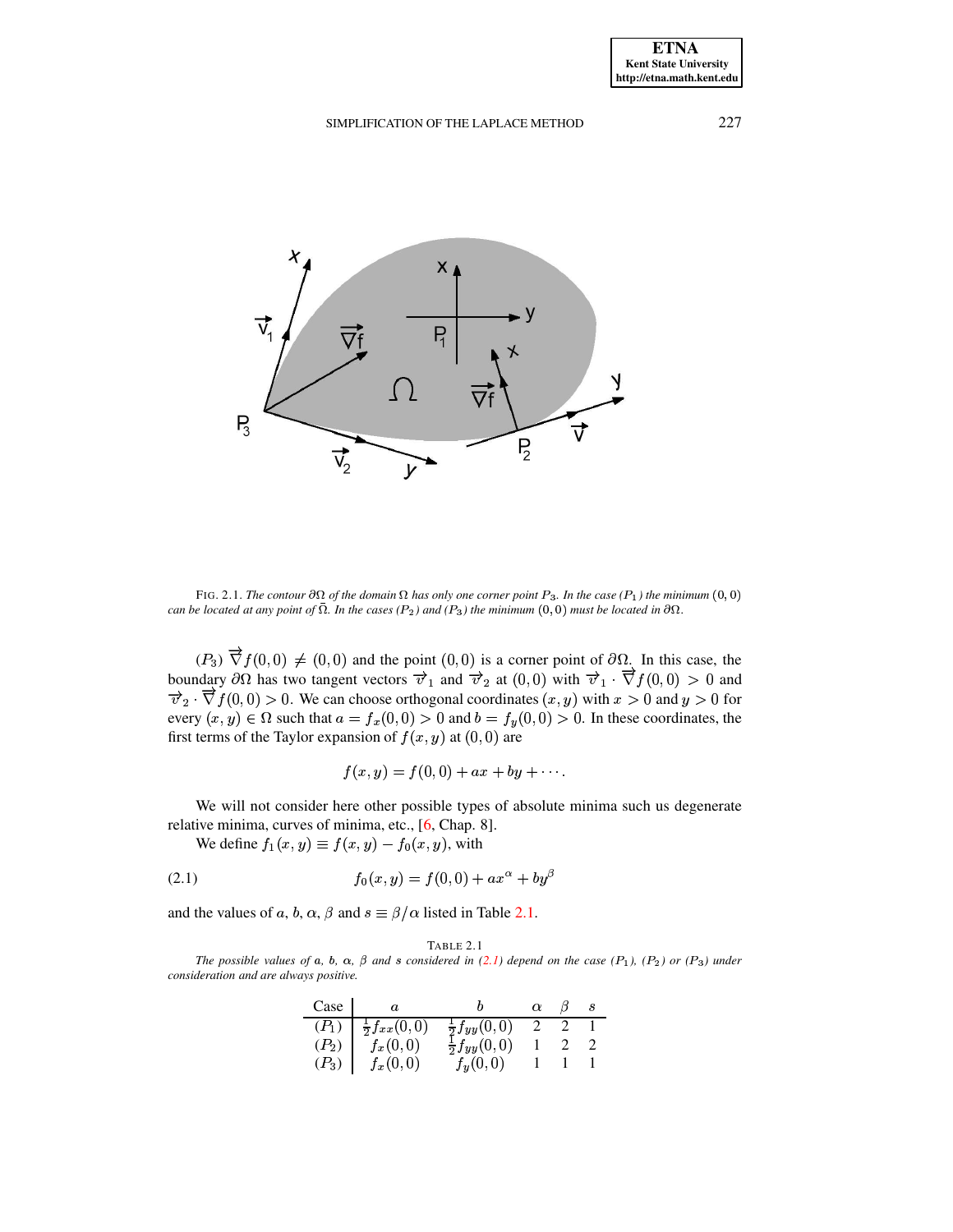The function  $e^{-z f_1(x,y)}$  has a Taylor expansion at  $(x, y) = (0, 0)$ ,

$$
e^{z[a x^{\alpha}+b y^{\beta}]}=\sum_{n=0}^{\infty}\frac{z^n}{n!}\left[a x^{\alpha}+b y^{\beta}\right]^n=\sum_{n=0}^{\infty}\sum_{m=0}^{n}\frac{z^n}{m!(n-m)!}[ax^{\alpha}]^m [by^{\beta}]^{n-m}.
$$

We write, for a given  $r > 0$ ,

$$
e^{-zf(x,y)} = \sum_{n=0}^{\infty} \sum_{m=0}^{\lfloor n/s \rfloor} A_{m,n-sm}(z) x^m y^{n-sm}, \qquad x^2 + y^2 < r^2,
$$

with

<span id="page-4-2"></span>(2.2) 
$$
A_{m,p}(z) \equiv \left. \frac{1}{m!p!} \frac{\partial^m}{\partial x^m} \frac{\partial^p}{\partial y^p} e^{-zf(x,y)} \right|_{(x,y)=(0,0)}.
$$

Also, the function  $g(x, y)$  has a Taylor expansion at  $(x, y) = (0, 0)$ ,

$$
g(x,y) = \sum_{n=0}^{\infty} \sum_{m=0}^{\lfloor n/s \rfloor} g_{m,n-sm} x^m y^{n-sm}, \qquad x^2 + y^2 < r^2,
$$

with

$$
g_{m,p} \equiv \left. \frac{1}{m!p!} \frac{\partial^m}{\partial x^m} \frac{\partial^p}{\partial y^p} g(x,y) \right|_{(x,y)=(0,0)}.
$$

Define  $h(x, y; z) \equiv e^{-z f_1(x, y)} g(x, y)$ . Then,

<span id="page-4-1"></span>
$$
h(x,y;z) = \left[\sum_{n=0}^{\infty} \sum_{m=0}^{n} \frac{z^n}{m!(n-m)!} [ax^{\alpha}]^m [by^{\beta}]^{n-m} \right] \times \left[\sum_{n=0}^{\infty} \sum_{m=0}^{\lfloor n/s \rfloor} A_{m,n-sm}(z) x^m y^{n-sm} \right]
$$
  
(2.3)  

$$
\times e^{zf(0,0)} \left[\sum_{n=0}^{\infty} \sum_{m=0}^{\lfloor n/s \rfloor} g_{m,n-sm} x^m y^{n-sm} \right] = \sum_{n=0}^{\infty} \sum_{m=0}^{\lfloor n/s \rfloor} h_{m,n-sm}(z) x^m y^{n-sm},
$$

with

<span id="page-4-0"></span>
$$
h_{m,n-sm}(z) \equiv e^{zf(0,0)} \sum_{k=0}^{\lfloor n/\beta \rfloor} \sum_{j=\text{Max}\{0,k-\lfloor n/\beta-m/\alpha\rfloor\}}^{\text{Min}\{k,\lfloor m/\alpha\rfloor\}} \frac{z^k a^j b^{k-j}}{j!(k-j)!} H_{m-\alpha j,n-\beta k-sm+\beta j}(z)
$$
\n(2.4)

and

<span id="page-4-3"></span>
$$
(2.5) \tH_{m,n-sm}(z) \equiv \sum_{k=0}^{n} \sum_{j=\text{Max}\{0,m-\lfloor (n-k)/s \rfloor\}}^{\text{Min}\{m,\lfloor k/s \rfloor\}} A_{j,k-sj}(z) g_{m-j,n-k-sm+sj},
$$

empty sums being understood as zero.

Equation (2.4) is an explicit formula for the coefficients  $h_{m,p}(z)$  of the Taylor expansion of  $h(x, y; z)$  at  $(x, y) = (0, 0)$ , although the asymptotic behavior of  $h_{m,p}(z)$  when  $z \to \infty$  is not clear from that formula. We obtain below a different formula for  $\hat{h}_{m,p}(z)$  which shows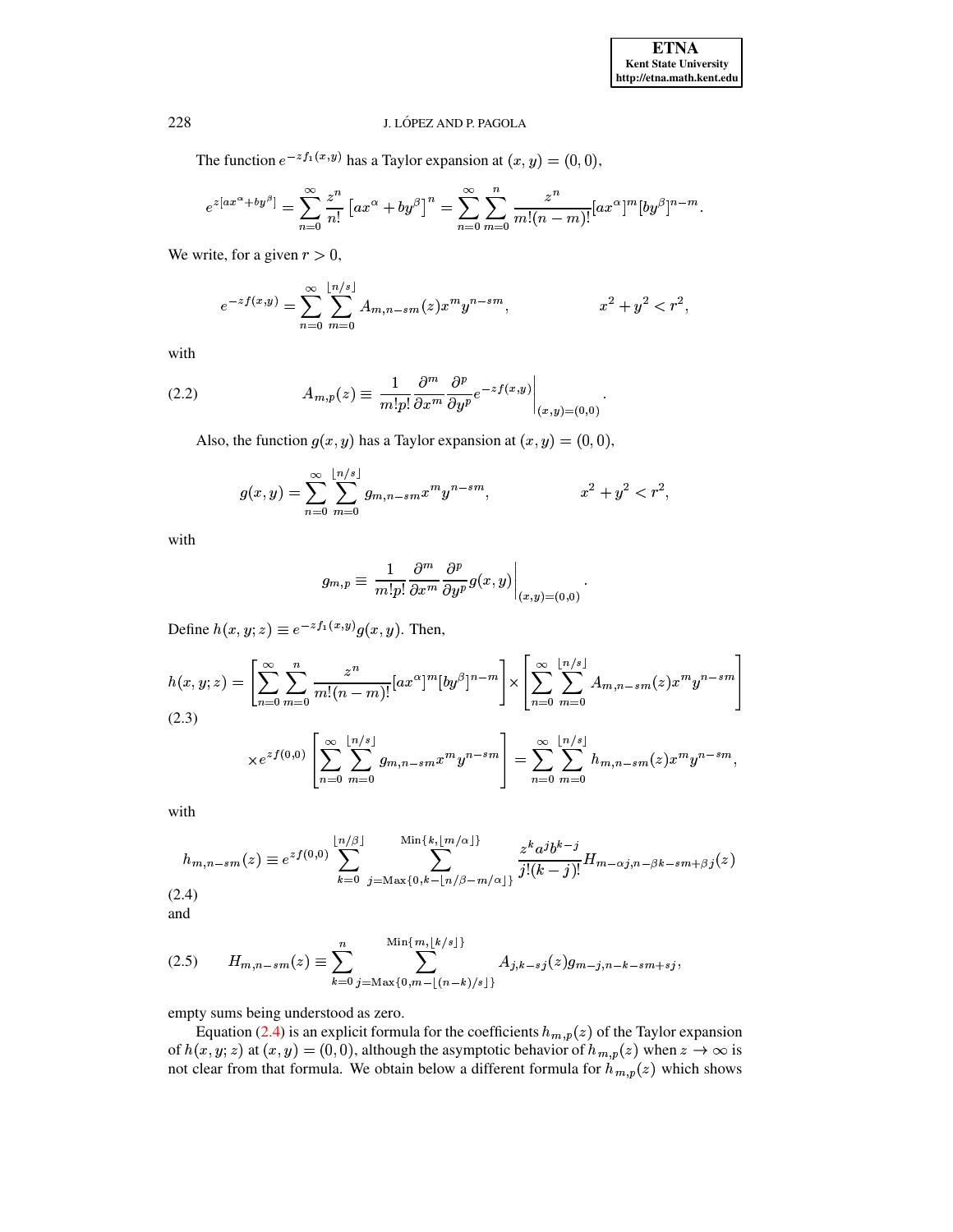| <b>ETNA</b>                  |  |  |  |  |
|------------------------------|--|--|--|--|
| <b>Kent State University</b> |  |  |  |  |
| http://etna.math.kent.edu    |  |  |  |  |

its asymptotic behavior (although it is less explicit). The asymptotic behaviour of the coefficients  $h_{m,p}(z)$  depends on the order of the first term of the Taylor expansion of  $f_1(x,y)$  at  $(x, y) = (0, 0)$ . From the definition of  $f_1(x, y)$  we have that, for  $x^2 + y^2 < r^2$ ,

$$
f_1(x,y) = \sum_{n=\beta+1}^{\infty} \sum_{m=0}^{\lfloor n/s \rfloor} f_{m,n-sm} x^m y^{n-sm} =
$$
  

$$
\begin{cases} f_{3,0} x^3 + f_{2,1} x^2 y + f_{1,2} xy^2 + f_{0,3} y^3 + \cdots & \text{in case } (P_1) \\ f_{1,1} xy + f_{0,3} y^3 + f_{2,0} x^2 + f_{1,2} xy^2 + f_{0,4} y^4 + \cdots & \text{in case } (P_2) \\ f_{2,0} x^2 + f_{1,1} xy + f_{0,2} y^2 + \cdots & \text{in case } (P_3) \end{cases}
$$

with

$$
f_{m,p} \equiv \left. \frac{1}{p!m!} \frac{\partial^m}{\partial x^m} \frac{\partial^p}{\partial y^p} f(x,y) \right|_{(x,y)=(0,0)}
$$

Therefore, for  $x^2 + y^2 < r^2$ ,

$$
(2.6) \quad e^{-zf_1(x,y)} = 1 + \sum_{n=1}^{\infty} \frac{(-z)^n}{n!} \left[f_1(x,y)\right]^n = \sum_{n=0}^{\infty} \sum_{m=0}^{\lfloor n/s \rfloor} c_{m,n-sm}(z) x^m y^{n-sm},
$$

with  $c_{0,0}(z) = 1$  and, for  $m = 0, 1, 2, ...$ ,

$$
\begin{cases}\nc_{m,1-m}(z) = c_{m,2-m}(z) = 0 \text{ and } c_{m,n-m}(z) = \mathcal{O}(z^{\lfloor n/3 \rfloor}) \text{ for } n \geq 3 \text{ in } (P_1) \\
c_{0,1}(z) = c_{m,2-2m}(z) = 0, c_{m,n-2m}(z) = \mathcal{O}(z^{\text{Min}\{\lfloor n/3 \rfloor, \lfloor (n-m)/2 \rfloor\}}) \text{ for } n \geq 3 \text{ in } (P_2) \\
c_{m,1-m}(z) = 0 \text{ and } c_{m,n-m}(z) = \mathcal{O}(z^{\lfloor n/2 \rfloor}) \text{ for } n \geq 2 \text{ in } (P_3).\n\end{cases}
$$

Coefficients  $h_{m,n-sm}(z)$  are defined in (2.4), but they may also be written in the form

$$
(2.7) \qquad h_{m,n-sm}(z) = \sum_{k=0}^{n} \sum_{j=\text{Max}\{0,m-\lfloor (n-k)/s \rfloor\}}^{\text{Min}\{m,\lfloor k/s \rfloor\}} c_{j,k-sj}(z) g_{m-j,n-k-sm+sj}
$$

and we have, as  $z \to \infty$ ,

<span id="page-5-2"></span>(2.8) 
$$
h_{m,n-sm}(z) = \begin{cases} \mathcal{O}(z^{\lfloor n/3 \rfloor}) & \text{in case } (P_1) \\ \mathcal{O}(z^{\lfloor n/3 \rfloor}) & \text{in case } (P_2) \\ \mathcal{O}(z^{\lfloor n/2 \rfloor}) & \text{in case } (P_3). \end{cases}
$$

With these preliminaries, we can write the integral  $(1.1)$  in the form

<span id="page-5-0"></span>(2.9) 
$$
F(z) = e^{-z f(0,0)} \int \int_{\Omega} e^{-z(a x^{\alpha} + b y^{\beta})} h(x, y; z) dx dy.
$$

The Taylor series in the right hand side of  $(2.3)$  converges uniformly and absolutely to the function  $h(x, y; z)$  in the disk  $x^2 + y^2 < r^2$ . Therefore, if the integration region  $\Omega$  is contained in that disk, we can replace that expansion in  $(2.9)$  and interchange sum and integral,

<span id="page-5-1"></span>(2.10) 
$$
F(z) = e^{-zf(0,0)} \sum_{n=0}^{\infty} \sum_{m=0}^{\lfloor n/s \rfloor} h_{m,n-sm}(z) \Phi_{m,n-sm}(z),
$$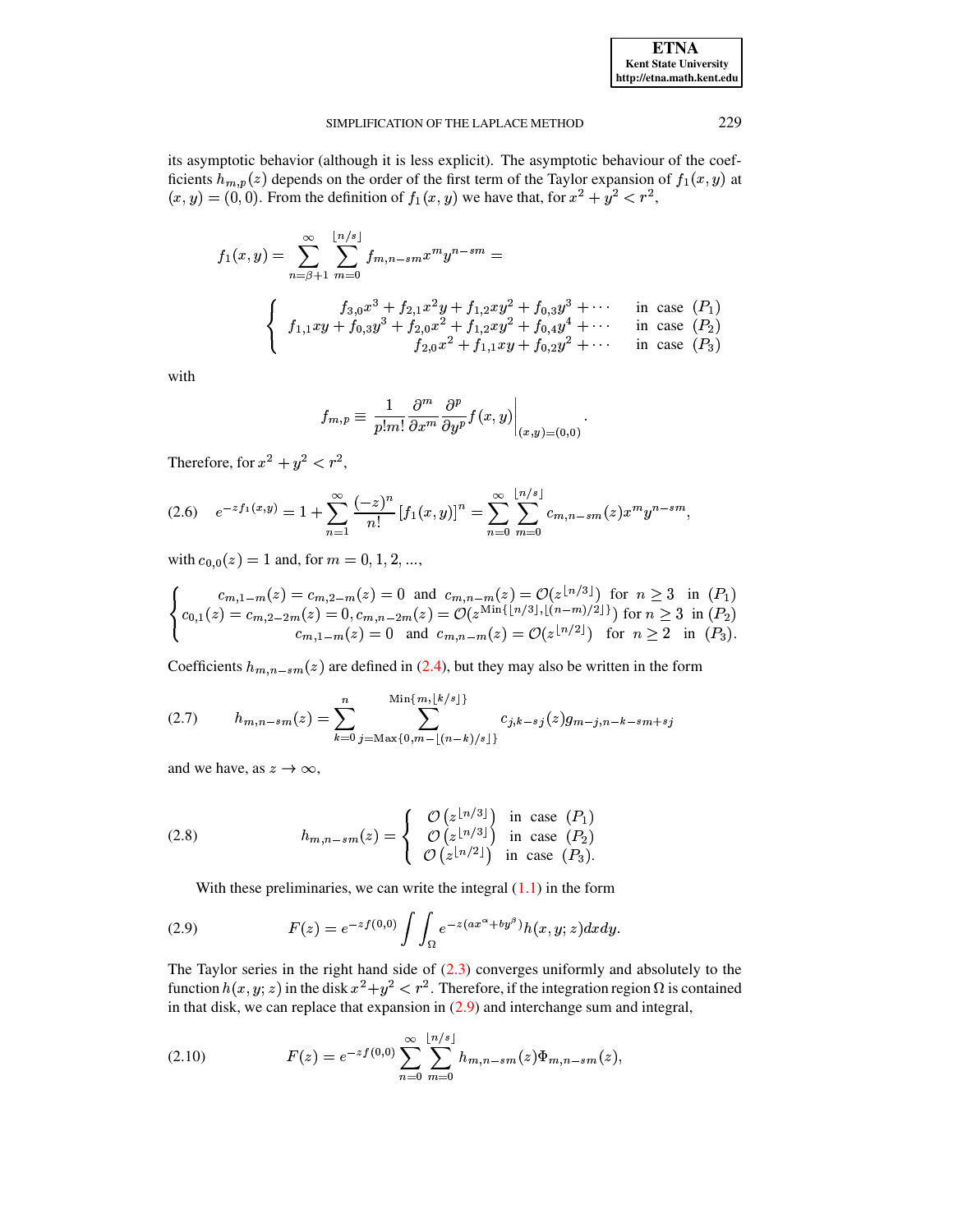with

$$
\Phi_{n,p}(z) \equiv \int \int_{\Omega} e^{-z(ax^{\alpha} + by^{\beta})} x^m y^p dx dy.
$$

After the change of variables  $x \to z^{-1/\alpha}x$  and  $y \to z^{-1/\beta}y$  we find

<span id="page-6-1"></span>
$$
(2.11) \qquad \Phi_{m,n-sm}(z) = z^{-\frac{m+1}{\alpha} - \frac{n-sm+1}{\beta}} \int \int_{\Omega'} e^{-ax^{\alpha}} x^m e^{-by^{\beta}} y^{n-sm} dx dy,
$$

where  $\Omega'$  is the image of  $\Omega$  after the above mentioned change of variables; see Fig. 2.2. We have  $\sim$ 

$$
\left| \int \int_{\Omega'} e^{-ax^{\alpha} - by^{\beta}} x^m y^{n-sm} dx dy \right| \leq \begin{cases} 4 \int_0^{\infty} e^{-ax^2} x^m dx \int_0^{\infty} e^{-by^2} y^{n-m} dy & \text{in } (P_1) \\ 2 \int_0^{\infty} e^{-ax} x^m dx \int_0^{\infty} e^{-by^2} y^{n-2m} dy & \text{in } (P_2) \\ \int_0^{\infty} e^{-ax} x^m dx \int_0^{\infty} e^{-by} y^{n-m} dy & \text{in } (P_3). \end{cases}
$$
\n(2.12)



<span id="page-6-0"></span>FIG. 2.2. (P<sub>1</sub>) The domain  $\Omega'$  is the domain  $\Omega$  expanded a factor  $\sqrt{z}$ . Then, asymptotically,  $\Omega' \to \mathbb{R}^2$ . (P<sub>2</sub>) The domain  $\Omega'$  is the domain  $\Omega$  expanded a factor z in the x-direction and by a factor  $\sqrt{z}$  in the y-direction. Then,  $\Omega' \subset (-\infty, \infty) \times [0, \infty)$ . (P<sub>3</sub>) The domain  $\Omega'$  is the domain  $\Omega$  expanded a factor z. The angle at the corner points is not greater than  $\pi/2$  and then  $\Omega' \subset [0,\infty) \times [0,\infty)$ .

In the three cases, these integrals are finite and independent of z. Then, in general,  $\Phi_{m,n-sm}(z) = \mathcal{O}(z^{-(m+1)/\alpha - (n-sm+1)/\beta})$ . Although we can be more accurate in the cases ( $P_1$ ) and ( $P_2$ ). In the case ( $P_1$ ) we have that if m or n are odd then  $\Phi_{m,n-m}(z) = \mathcal{O}(z^{-p})$  for any  $p \in \mathbb{N}$ . In the case  $(P_2)$  we have that  $\Omega' \sim [0,\infty) \times \mathbb{R}$  (see Fig. 2.2), and from (2.11) we see that if *n* is odd then  $\Phi_{m,n-2m}(z) = \mathcal{O}(z^{-p})$  for any  $p \in \mathbb{N}$ . Therefore, we have

$$
\begin{cases}\n\Phi_{2m,2n-2m}(z) = \mathcal{O}(z^{-n-1}) & \text{in case } (P_1) \\
\Phi_{m,2n-2m}(z) = \mathcal{O}(z^{-n-3/2}) & \text{in case } (P_2) \\
\Phi_{m,n-m}(z) = \mathcal{O}(z^{-n-2}) & \text{in case } (P_3).\n\end{cases}
$$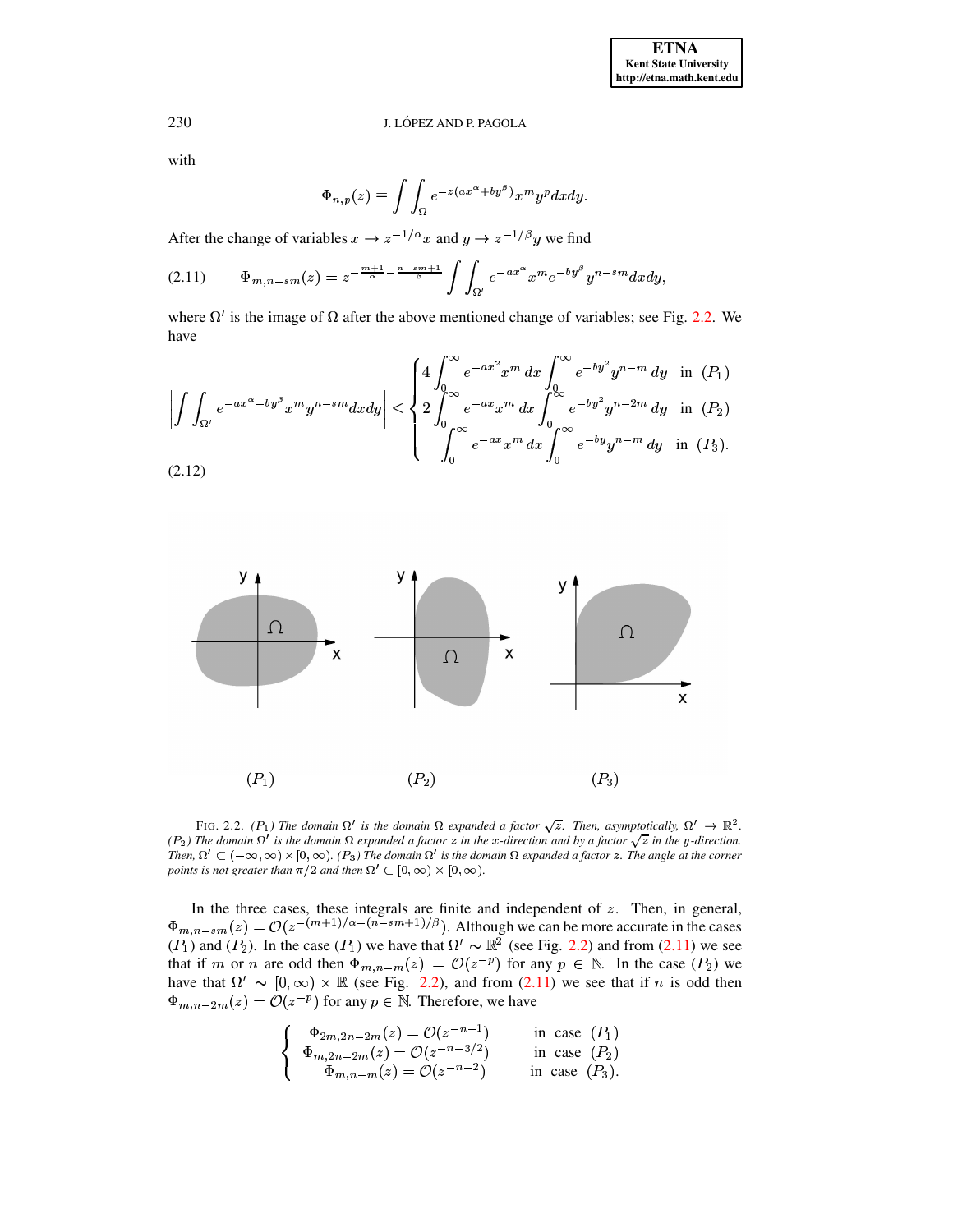We can write

<span id="page-7-0"></span>
$$
(2.13) \ F(z) = e^{-zf(0,0)} \sum_{n=0}^{\infty} \Lambda_n(z), \qquad \Lambda_n(z) \equiv \sum_{m=0}^{\lfloor n/s \rfloor} h_{m,n-sm}(z) \Phi_{m,n-sm}(z).
$$

In cases ( $P_1$ ) and ( $P_2$ ), we have  $\Lambda_{2n+1}(z) = \mathcal{O}(z^{-p})$  for any  $p \in \mathbb{N}$  and

$$
\begin{cases}\n\Lambda_{2n}(z) = \mathcal{O}(z^{\lfloor 2n/3 \rfloor - n - 1}) & \text{in case } (P_1) \\
\Lambda_{2n}(z) = \mathcal{O}(z^{\lfloor 2n/3 \rfloor - n - 3/2}) & \text{in case } (P_2) \\
\Lambda_n(z) = \mathcal{O}(z^{\lfloor n/2 \rfloor - n - 2}) & \text{in case } (P_3).\n\end{cases}
$$

Then,  $(2.13)$  is not a genuine Poincaré expansion. But we can group the terms of  $(2.13)$  in such a way that we get a genuine Poincaré expansion,

<span id="page-7-3"></span>(2.14) 
$$
F(z) = e^{-z f(0,0)} \sum_{n=0}^{\infty} \Psi_n(z),
$$

with  $\Psi_0(z) = \Lambda_0(z)$  and, for  $n = 1, 2, 3, \ldots$ ,

<span id="page-7-2"></span>(2.15) 
$$
\Psi_n(z) \equiv \sum_{k=(\beta+1)n-\beta}^{(\beta+1)n} \Lambda_{\beta k}(z).
$$

In the case  $(P_1)$  we have  $\Psi_n(z) = \mathcal{O}(z^{-n-1})$ , in the case  $(P_2)$  we have  $\Psi_n(z) = \mathcal{O}(z^{-n-3/2})$ and, in the case,  $(P_3)$  we have  $\Psi_n(z) = \mathcal{O}(z^{-n-2})$ . Observe that we have grouped the terms of the sum  $\sum_{n=0}^{\infty} \Lambda_n(z)$  of (2.13) in blocks  $\Psi_n(z)$  of two (in the case  $(P_3)$ ) or three (in the cases  $(P_1)$  and  $(P_2)$ ) terms  $\Lambda_k(z)$ .

If the integration domain  $\Omega$  is not contained in the disk  $D = \{(x, y): x^2 + y^2 < r^2\}$ of convergence of the Taylor series of  $h(x, y; z)$  at  $(x, y) = (0, 0)$ , we cannot replace the expansion  $(2.3)$  in  $(2.9)$  and interchange the sum and the integral as we did to get equation  $(2.10)$ . Equality  $(2.10)$  does not hold but the right hand side of  $(2.10)$  is still an asymptotic expansion of  $F(z)$ . To see this, divide the integration domain  $\Omega$  in two pieces, the one contained in the disk  $D: \Omega_{in} \equiv \Omega \cap D$  and its complement not contained in  $D: \Omega_{out} \equiv$  $\Omega \setminus \Omega_{in}$ . We can write (1.1) in the form

<span id="page-7-1"></span>
$$
(2.16)\qquad F(z) = \int\int_{\Omega_{in}} e^{-z f(x,y)} g(x,y) dx dy + \int\int_{\Omega_{out}} e^{-z f(x,y)} g(x,y) dx dy
$$

As the point  $(x, y) = (0, 0)$  is the only absolute minimum of  $f(x, y)$  in  $\Omega$ ,  $\exists \epsilon > 0$  such that  $f(x, y) \ge f(0, 0) + \epsilon$  for any  $(x, y) \in \Omega_{out}$ . Then we have

$$
\int\int_{\Omega_{out}} e^{-z f(x,y)} g(x,y) dx dy = e^{-z(f(0,0)+\epsilon)} \int\int_{\Omega_{out}} e^{-z(f(x,y)-f(0,0)-\epsilon)} g(x,y) dx dy.
$$

The last integral above is of the order  $\mathcal{O}(1)$  when  $z \to \infty$  and then, the integral in  $\Omega_{out}$  in  $(2.16)$  is exponentially small compared with the integral in  $\Omega_{in}$  and we have

$$
F(z) = \int \int_{\Omega_{in}} e^{-z f(x, y)} g(x, y) dx dy + \mathcal{O}\left(e^{-z(f(0, 0) + \epsilon)}\right)
$$
  
=  $e^{-z f(0, 0)} \left[ \int \int_{\Omega_{in}} e^{-z (ax^{\alpha} + by^{\beta})} h(x, y; z) dx dy + \mathcal{O}\left(e^{-\epsilon z}\right) \right]$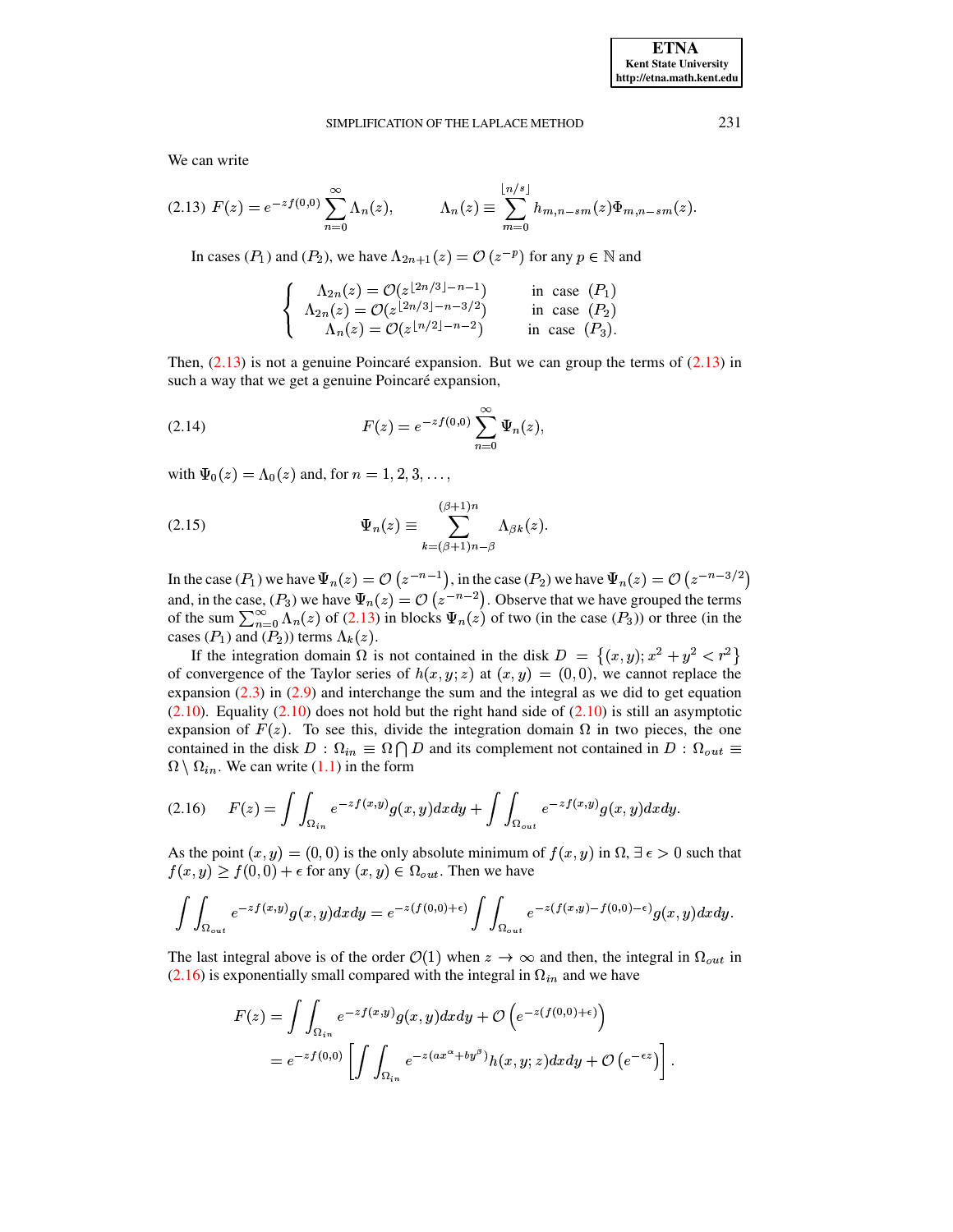Now, we can proceed with the above integral over  $\Omega_{in}$  as we proceeded before in the case in which  $\Omega$  was contained in D. We obtain

(2.17) 
$$
F(z) = e^{-z f(0,0)} \left[ \sum_{n=0}^{\infty} \Psi_n(z) + \text{exponentially small terms} \right]
$$

where  $\Psi_n(z)$  is given in (2.15).

OBSERVATION 2.1. The coefficients  $A_{m,n-sm}(z)$  defined in (2.2) are polynomials in z multiplied by  $e^{-zf(0,0)}$ . From (2.4) and (2.5), the terms  $h_{m,n-sm}(z)$  are also polynomials in z and, from (2.8), they are polynomials of degree at most  $\lfloor n/(\beta + 1) \rfloor$ . From (2.15) we see that the asymptotic sequence  $\Psi_n(z)$  is a sum of 3 negative powers of z in the cases  $(P_1)$  and  $(P_2)$  and of 2 negative powers of z in the case  $(P_3)$ . Therefore, the expansion  $(2.14)$  is a rearrangement of the standard Laplace's expansion and vice versa. This means that the coefficients of the standard Laplace's expansion can be explicitly obtained from the coefficients of  $(2.14)$  after an appropriate rearrangement.

We can summarize the above discussion in the following theorem.

<span id="page-8-1"></span>THEOREM 2.2. Let the functions  $f(x, y)$  and  $g(x, y)$  in (1.1) be continuous in  $\Omega$ , with  $\Omega \in \mathbb{R}^2$  a convex bounded or unbounded domain and  $\partial \Omega$  piecewise smooth. The possible corner points of  $\Omega$  have interior angles not greater than  $\pi/2$ . Suppose that the integral  $(1.1)$  exists for  $z \ge z_0$ . Let  $(0,0)$  be the unique absolute minimum of  $f(x,y)$  in  $\overline{\Omega}$  and let  $f(x, y)$  and  $g(x, y)$  be analytic at  $(x, y) = (0, 0)$ . Let that minimum fall into one of the three categories (P<sub>1</sub>), (P<sub>2</sub>) and (P<sub>3</sub>) explained at the beginning of Section 2. Let  $\Omega'$  be the image of  $\Omega$  by the transformation  $(x, y) \rightarrow (z^{-1/\alpha}x, z^{-1/\beta}y)$ , with  $\alpha$  and  $\beta$  given in Table 2.1, as well as a and b and s. Then,

<span id="page-8-0"></span>(2.18) 
$$
F(z) \sim e^{-zf(0,0)} \sum_{n=0}^{\infty} \Psi_n(z), \qquad \text{as} \quad z \to \infty,
$$

with  $\Psi_0(z) = h_{0,0}(z)\Phi_{0,0}(z)$  and, for  $n = 1, 2, 3, \ldots$ ,

(2.19) 
$$
\Psi_n(z) \equiv \sum_{k=(\beta+1)n-\beta}^{(\beta+1)n} \sum_{m=0}^k h_{\alpha m,\beta k-\beta m}(z) \Phi_{\alpha m,\beta k-\beta m}(z).
$$

For  $n = 0, 1, 2, \ldots$  and  $m = 0, 1, 2, \ldots, n$ ,

$$
\Phi_{\alpha m,\beta(k-m)}(z) = z^{-k-1/\alpha-1/\beta} \int \int_{\Omega'} e^{-ax^{\alpha}-by^{\beta}} x^{\alpha m} y^{\beta(k-m)} dx dy,
$$

$$
h_{\alpha m,\beta(k-m)}(z) \equiv e^{zf(0,0)} \sum_{l=0}^{k} \sum_{j=\text{Max}\{0,l+m-k\}}^{\text{Min}\{l,m\}} \frac{z^{l} a^j b^{l-j}}{j!(l-j)!} H_{\alpha(m-j),\beta(k-l-m+j)}(z),
$$

with

$$
H_{m,n-sm}(z) \equiv \sum_{k=0}^{n} \sum_{j=\text{Max}\{0,m-\lfloor (n-k)/s \rfloor\}}^{\text{Min}\{m,\lfloor k/s \rfloor\}} A_{j,k-sj}(z) g_{m-j,n-k-sm+sj}.
$$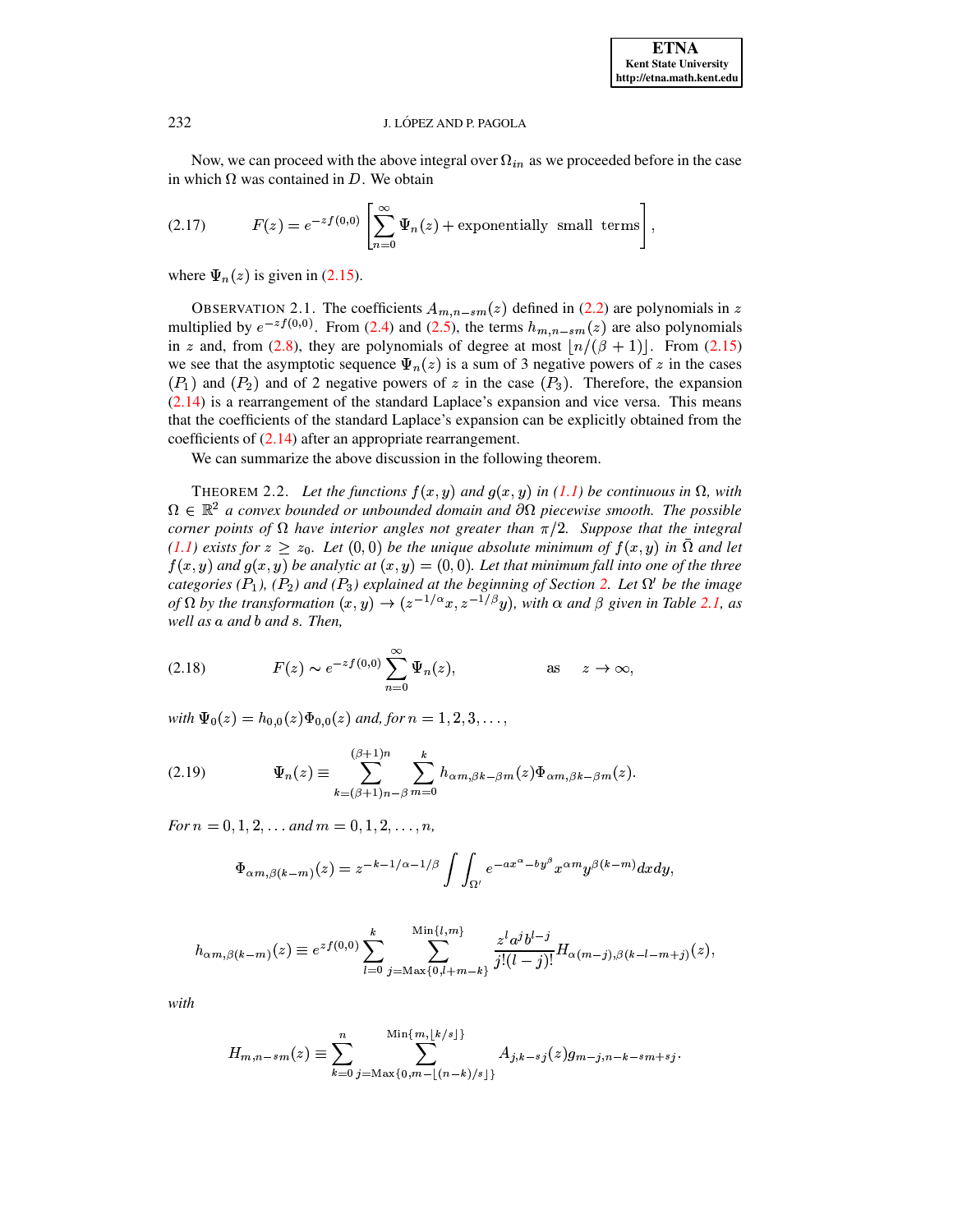In these formulas,  $A_{j,k-sj}(z)$  and  $g_{j,k-sj}$  are the Taylor coefficients at  $(x,y) = (0,0)$  of  $e^{-z f(x,y)}$  and  $g(x,y)$  respectively: for a given  $r > 0$  and  $x^2 + y^2 < r^2$ ,

$$
e^{-zf(x,y)} = \sum_{n=0}^{\infty} \sum_{m=0}^{\lfloor n/s \rfloor} A_{m,n-sm}(z) x^m y^{n-sm}, \qquad g(x,y) = \sum_{n=0}^{\infty} \sum_{m=0}^{\lfloor n/s \rfloor} g_{m,n-sm} x^m y^{n-sm}.
$$

When  $z \to \infty$ , the terms of the expansion (2.18) are of the order  $\Psi_n(z) = O(z^{-n-1})$  in the case  $(P_1)$ ,  $\Psi_n(z) = O\left(z^{-n-3/2}\right)$  in the case  $(P_2)$  and  $\Psi_n(z) = O\left(z^{-n-2}\right)$  in the case  $(P_3)$ .

If  $\Omega$  is a rectangle then  $\Omega' \sim \mathbb{R}^2$  in the case  $(P_1)$ ,  $\Omega' \sim \mathbb{R} \times [0, \infty)$  in the case  $(P_2)$  and  $\Omega' \sim [0,\infty) \times [0,\infty)$  in the case (P<sub>3</sub>). In any case, up to exponentially small terms,

$$
\Phi_{\alpha m,\beta(k-m)}(z)\sim\frac{\Gamma\left(m+1/\alpha\right)}{a^{m+1/\alpha}}\frac{\Gamma\left(k-m+1/\beta\right)}{b^{k-m+1/\beta}}\frac{1}{z^{k+1/\alpha+1/\beta}}
$$

<span id="page-9-0"></span>**3.** The Appell function  $F_2(c, u, u', v, v'; s, t)$  for large u, u', v and v'. The second Appell's hypergeometric function is a generalization of the Gauss hypergeometric function  $_2F_1$  and it is defined by the double series [5, p. 789],

$$
F_2(c, u, u', v, v'; s, t) \equiv \sum_{m=0}^{\infty} \sum_{n=0}^{\infty} \frac{(c)_{m+n}(u)_m(u')_n}{(v)_m(v')_n m! n!} s^m t^n, \qquad |s| + |t| < 1.
$$

A double integral representation of the second Appell's function is given in  $[4]$ ,

(3.1) 
$$
F_2(c, u, u', v, v'; s, t) = \frac{\Gamma(v)\Gamma(v')}{\Gamma(u)\Gamma(v - u)\Gamma(u')\Gamma(v' - u')} I_2(c, u, u', v, v'; s, t),
$$

with

<span id="page-9-1"></span>
$$
I_2(c, u, u', v, v'; s, t) \equiv \int_0^1 dx \int_0^1 dy \, x^{u-1} (1-x)^{v-u-1} y^{u'-1} (1-y)^{v'-u'-1} (1-xs-yt)^{-c},
$$
\n(3.2)

 $s, t \in \mathbb{C}, s + t \notin [1, \infty), v > u > 0$  and  $v' > u' > 0$ . We define the asymptotic parameter  $z \equiv u - 1$  and the following constants  $\gamma$ ,  $\delta$ , and  $\lambda$ ,

$$
\gamma \equiv \frac{u'-1}{z}, \qquad \qquad \delta \equiv \frac{v-u-1}{z} \qquad \qquad \lambda \equiv \frac{v'-u'-1}{z}.
$$

Using these relations,  $(3.2)$  can be written in the standard form  $(1.1)$ ,

(3.3) 
$$
I_2(c, u, u', v, v'; s, t) = \int_0^1 dx \int_0^1 dy e^{-z f(x, y)} g(x, y),
$$

with

$$
f(x,y) = -\log x - \delta \log(1-x) - \gamma \log y - \lambda \log(1-y)
$$
 and  $g(x,y) = (1 - xs - yt)^{-c}$ .

We consider  $\gamma, \delta, \lambda > 0$  and fixed and  $z > 0$  large, which means that  $u, u', v$  and  $v'$ are large and of the same order. The functions  $f(x, y)$  and  $g(x, y)$  are differentiable on  $\Omega = (0, 1) \times (0, 1)$ . The unique absolute minimum of  $f(x, y)$  in  $\overline{\Omega}$  is the point

$$
(x_0,y_0)=\left(\frac{1}{1+\delta},\frac{\gamma}{\gamma+\lambda}\right)\in\Omega,
$$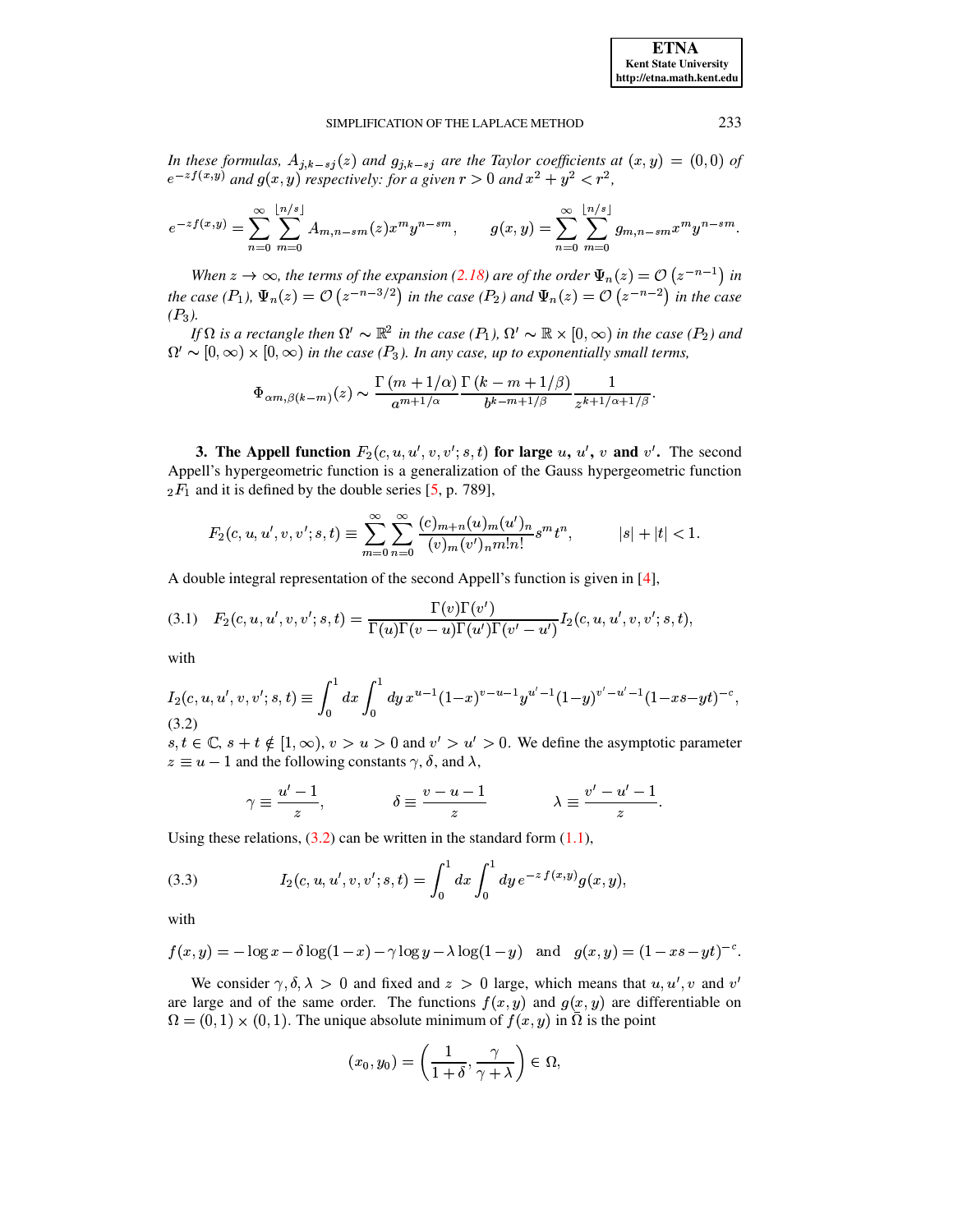which is also the unique relative minimum of  $f(x, y)$  in  $\Omega$  and falls into the case  $(P_1)$  considered in the previous section. With the notation used there we have

$$
a = \frac{1}{2} f_{xx}(x_0, y_0) = \frac{(1+\delta)^3}{2\delta}, \qquad b = \frac{1}{2} f_{yy}(x_0, y_0) = \frac{(\gamma + \lambda)^3}{2\gamma \lambda},
$$

and  $h(x, y, z) = e^{-z f_1(x, y)} g(x, y)$ , with

$$
f_1(x,y) = f(x,y) - f(x_0,y_0) - a(x-x_0)^2 - b(y-y_0)^2.
$$

Both functions  $e^{z f_1(x,y)}$  and  $g(x,y)$  have Taylor expansion at  $(x_0, y_0)$ . On the one hand,

$$
g(x,y) = \sum_{n=0}^{\infty} \sum_{m=0}^{n} \frac{s^m t^{n-m} \Gamma(n+c)}{m! (n-m)!(1 - sx_0 - ty_0)^{c+n} \Gamma(c)} (x - x_0)^m (y - y_0)^{n-m}.
$$

On the other hand, we can write  $e^{-z f_1(x,y)} = e^{-z f_1(x_0,y_0)} F(x,z) G(y,z)$ , with  $F(x,z) = x^z (1-x)^{\delta z} e^{az(x-x_0)^2}$  and  $G(y,z) = y^{\gamma z} (1-y)^{\lambda z} e^{bz(y-y_0)^2}$ . The functions  $F$  and  $G$  satisfy the following differential equations in the variables  $x$  and  $y$ , respectively,

$$
x_0x(1-x)F'(x, z) = z(x-x_0) [2ax_0x(1-x) - 1] F(x, z),
$$
  
\n
$$
y_0y(1-y)G'(y, z) = z(y-y_0) [2by_0y(1-y) - \gamma] G(y, z).
$$

Substituting the McLauring series  $F(x, z) = \sum_{n=0}^{\infty} f_n(z)(x - x_0)^n$  into the first equation and  $G(y, z) = \sum_{m=0}^{\infty} g_m(z)(y - y_0)^m$  into the second one, we obtain

$$
f_0(z) = 1,
$$
  $f_1(z) = f_2(z) = 0,$   $f_3(z) = z \frac{(\delta - 1)(\delta + 1)^4}{3 \delta^2},$ 

$$
f_{n+4}(z)=\frac{(1-\delta^2)(n+3)}{\delta(n+4)}f_{n+3}+\frac{(1+\delta)^2(n+2)}{\delta(n+4)}f_{n+2}-\frac{(1-\delta)(1+\delta)^4}{\delta^2(n+4)}zf_{n+1}-\frac{(1+\delta)^5}{\delta^2(n+4)}zf_n,
$$

and

$$
g_0(z) = 1,
$$
  $g_1(z) = g_2(z) = 0,$   $g_3(z) = z \frac{(\lambda - \gamma)(\gamma + \lambda)^4}{3\gamma^2 \lambda^2},$ 

$$
g_{m+4}(z)=\frac{(\gamma^2-\lambda^2)(m+3)}{\gamma\lambda(m+4)}g_{m+3}+\frac{(\gamma+\lambda)^2(m+2)}{\gamma\lambda(m+4)}g_{m+2}-\frac{(\gamma-\lambda)(\gamma+\lambda)^4}{\gamma^2\lambda^2(m+4)}zg_{m+1}-\frac{(\gamma+\lambda)^5}{\gamma^2\lambda^2(m+4)}zg_{m+1}
$$

Then, we can write

$$
e^{-z\,f_1(x,y)} = \sum_{n=0}^{\infty} \sum_{m=0}^{n} A_{m,n-m}(z)(x-x_0)^m (y-y_0)^{n-m}, \quad A_{n,m}(z) = g_n(z)f_m(z).
$$

Applying Theorem 2.2, we have that

<span id="page-10-0"></span>
$$
I_2(c, u, u', v, v'; s, t) \sim \left[\frac{\delta^{\delta}}{(1+\delta)^{\delta+1}} \left(\frac{\gamma}{\gamma+\lambda}\right)^{\gamma} \left(\frac{\lambda}{\gamma+\lambda}\right)^{\lambda}\right]^z \sum_{k=0}^{\infty} \Psi_n(z) \quad \text{as } z \to \infty,
$$
\n(3.4)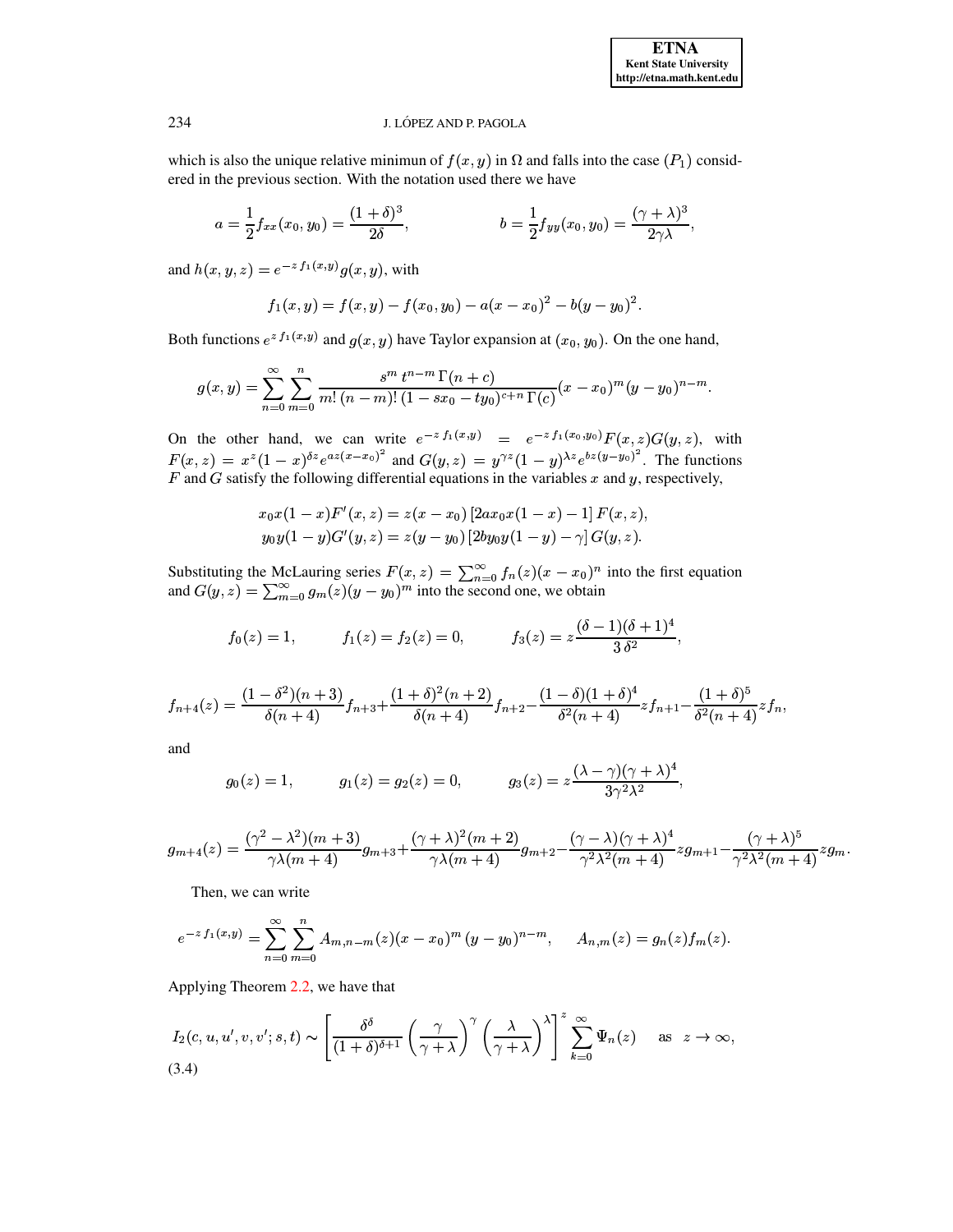with 
$$
\Psi_0(z) = \frac{2\pi\sqrt{\gamma\delta\lambda}}{z\sqrt{(1+\delta)^3(\gamma+\lambda)^3}} \left(1 - \frac{s}{1+\delta} - \frac{\gamma t}{\gamma+\lambda}\right)^{-c} = \mathcal{O}(z^{-1}),
$$
 and  
\n
$$
\Psi_n(z) = \sum_{k=3n-2}^{3n} \sum_{m=0}^{k} h_{2m,2k-2m}(z)\phi_{2m,2k-2m}(z) = \mathcal{O}(z^{-n-1}), \qquad n = 1, 2, 3, ...
$$

According to Theorem 2.2,  $h_{m,k-m}(z)$  are the Taylor coefficients of the function  $h(x, y, z) = e^{-z f_1(x, y)} g(x, y)$  at  $(x, y) = (x_0, y_0)$  that may be explicitly computed. But the formulas are quite long and we do not reproduce them here. On the other hand, according to the last formula of Theorem 2.2,

$$
\phi_{2m,2k-2m}(z) \sim \frac{2^{k+1} \delta^{m+1/2} (\gamma \lambda)^{k-m+1/2}}{(1+\delta)^{3m+3/2} (\gamma + \lambda)^{3k-3m+3/2} z^{k+1}} \Gamma\left(m+\frac{1}{2}\right) \Gamma\left(k-m+\frac{1}{2}\right).
$$

The first term of the asymptotic expansion of  $F_2(c, u, u', v, v'; s, t)$  for large  $u, u', v, v'$  is

$$
F_2(c, u, u', v, v'; s, t) = \left(1 - s \frac{u}{v} - t \frac{u'}{v'}\right)^{-c} + \mathcal{O}\left(\frac{1}{u}\right).
$$

The first two terms are

$$
F_2(c, u, u', v, v'; s, t) =
$$
\n
$$
\frac{2 \pi \Gamma(v) \Gamma(v')(v - u - 1)^{v - u - 1/2} (v' - u' - 1)^{v' - u' - 1/2} (u - 1)^{u - 1/2} (u' - 1)^{u' - 1/2}}{\Gamma(u) \Gamma(v - u) \Gamma(u') \Gamma(v' - u')(v - 2)^{v - 1/2} (v' - 2)^{v' - 1/2} \left(1 - s \frac{u - 1}{v - 2} - t \frac{u' - 1}{v' - 2}\right)^{c}}
$$
\n
$$
\left\{ 1 + \frac{1}{12} \left[ \frac{1}{u} + \frac{1}{v - u} + \frac{13}{v} + \frac{1}{u'} + \frac{1}{v' - u'} + \frac{13}{v'} \right] - \frac{c}{(1 - s \frac{u}{v} - t \frac{u'}{v'})} \left[ s \frac{2u - v}{v^2} + t \frac{2u' - v'}{v'^2} + \frac{c(c + 1)}{2(1 - s \frac{u}{v} - t \frac{u'}{v'})^2} \left[ s^2 \frac{(v - u)v'^2}{u^3 v} + t \frac{u'(v' - u')v^2}{u^4 v'} \right] + \mathcal{O}\left(\frac{1}{u^2}\right) \right\}.
$$

## Table 3.1 shows a numerical experiment illustrating the accuracy of this approximation.

<span id="page-11-1"></span>TABLE 3.1 Relative errors in the approximation (3.4) of  $F_2(c, u, u', v, v'; s, t)$  for  $c = 1, s = 1/4, t = -1/4$ ,  $n = 0, 1, 2$  and different values of of u, u', v, v' using Mathematica with 16 digits of working precision.

|                                 |            |            | $u = u' = 50$ $u = u' = 100$ $u = u' = 200$ $u = u' = 350$ $u = u' = 600$                                                          |                         |
|---------------------------------|------------|------------|------------------------------------------------------------------------------------------------------------------------------------|-------------------------|
|                                 |            |            | $v = v' = 100$ $v = v' = 200$ $v = v' = 400$ $v = v' = 700$ $v = v' = 1200$                                                        |                         |
| $n = 0$   0.01500460 0.00742222 |            | 0.00369139 | 0.00210457 0.00122612                                                                                                              |                         |
| $n = 1 \mid 0.00020752$         | 0.00005076 | 0.00001255 | $4.0807 \times 10^{-6}$                                                                                                            | $1.3850 \times 10^{-6}$ |
|                                 |            |            | $n = 2$   $8.4379 \times 10^{-6}$ $5.0857 \times 10^{-7}$ $3.1216 \times 10^{-8}$ $3.3026 \times 10^{-9}$ $3.8077 \times 10^{-10}$ |                         |

<span id="page-11-0"></span>4. Concluding remarks. The standard Laplace's method of asymptotic expansion of integrals requires a change of variables which makes the computation of the coefficients of the expansion a very complicated task. This complication is harder for double integrals. In general, only the first few terms of the expansion are computed explicitly in practical examples. We have proposed a different method which makes the computation of the complete